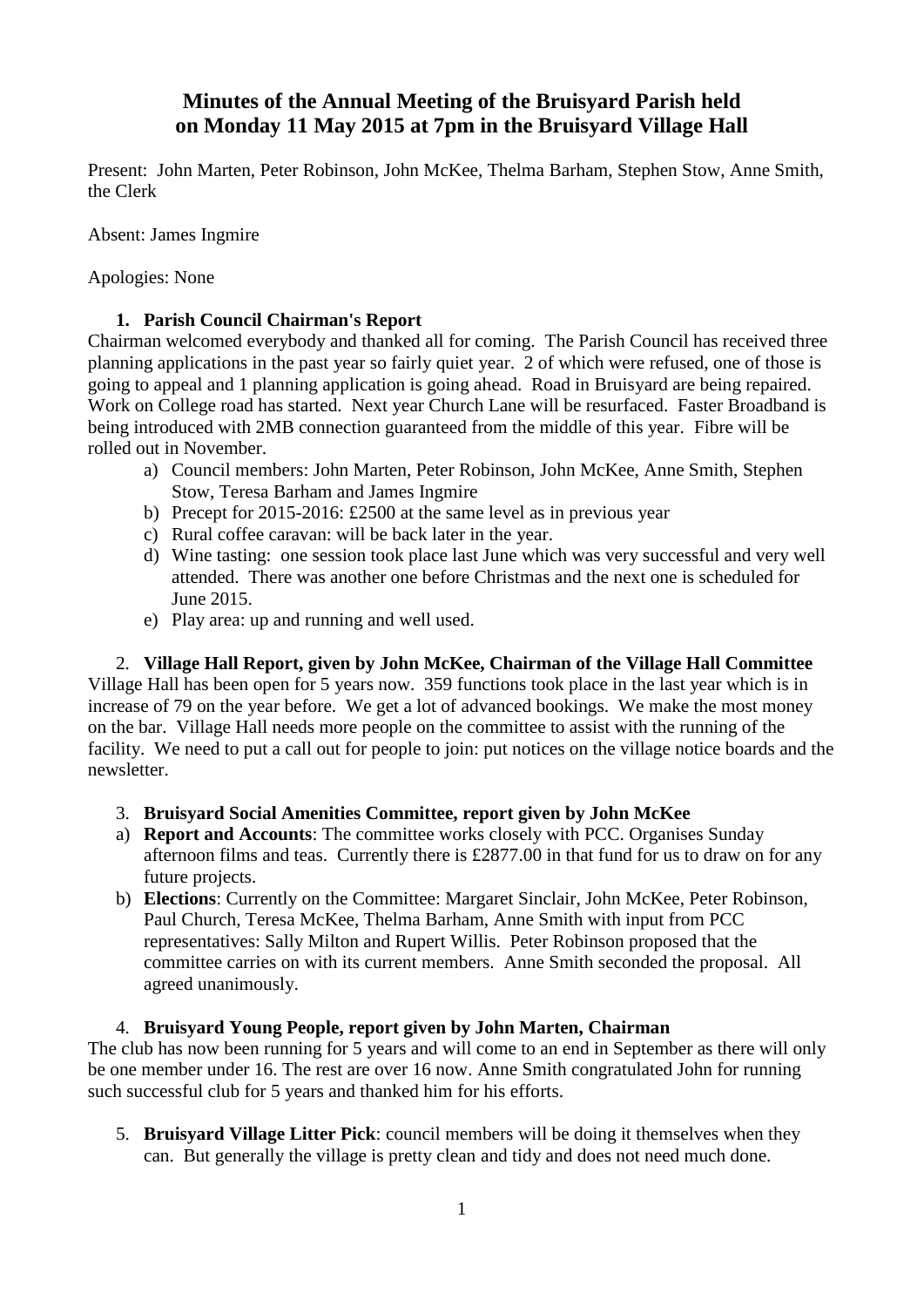#### 6. **Police Report**

PCSO Kevin Mann could not attend but sent a report instead. From May 2014 to May 2015 there have been 5 recorded crimes which is a slight increase on last year.

#### **7. District and County Councillors' Report**

### **SCC FREEZES COUNCIL TAX FOR FIFTH YEAR IN A ROW**

SCC's share of council tax is to be frozen for a fifth year in a row. This means that Suffolk residents will not pay any more than they did in 2010/11.

The council has successfully delivered savings in excess of £130m over the last four years. However, with the government's deficit reduction programme set to continue until at least 2018/19, there is a forecast of a further £120m budget shortfall that will need to be addressed over the next three years. The Council tax freeze was agreed as part of the budget proposals for 2015/16, which include savings of £38.2million, to be made across services delivered by the council during the financial year 2015/16. The bulk of these savings (£24.6m) will be delivered through wide-ranging transformation programmes which will result in the council becoming a leaner and more focused organisation. The remaining savings will be made by reducing previous contingency budgets, set aside for major projects and change management as well as making other budgetary savings from within service areas. Meanwhile, over the last five years, there has been a reduction of around 47% in workforce numbers across council services.

### **PUBLIC MEETING ON LOWESTOFT THIRD CROSSING SEES DEBATE OF OPTIONS**

250 local people gathered in February to learn about an independent report regarding the potential crossing options for Lake Lothing.

The discussion took place at Orbis Energy in Lowestoft. SCC leader Mark Bee was on hand to answer questions and respond to audience comments, alongside Waveney MP, Peter Aldous, and Graham Newman, SCC's cabinet member for roads and transport. They all spoke on aspects of the independent report, produced by international engineering experts WSP. In particular the point that the easterly option is the most cost-effective in relation to project cost and benefits to the economy and traffic flow. All three representatives agreed that a third crossing is needed to re-invigorate the economy in Lowestoft and on the basis of the independent report, the easterly crossing option should be pursued and taken forward as the preferred option. As Mark Bee said after the event: "There is a need for us to follow the best course of action that gives us the best chance of making this project a reality. We are not alone in our view, a number of businesses and people who understand the dynamics of environmental protection and business generation in Lowestoft, including ABP, believe an easterly option would be the best option for the long term sustainability of the town." For more information visit the [consultation page for the proposal](http://www.suffolk.gov.uk/environment-and-transport/Transport/Transport-Planning/consultations-and-studies/lowestoft-third-crossing-consultation-update/) on the Suffolk County Council website.

# **SUFFOLK SCHOOLS' ASCENT OF LEAGUE TABLES CONFIRMED**

Figures out last month confirmed the trend of improvement in Suffolk's relative position in educational attainment.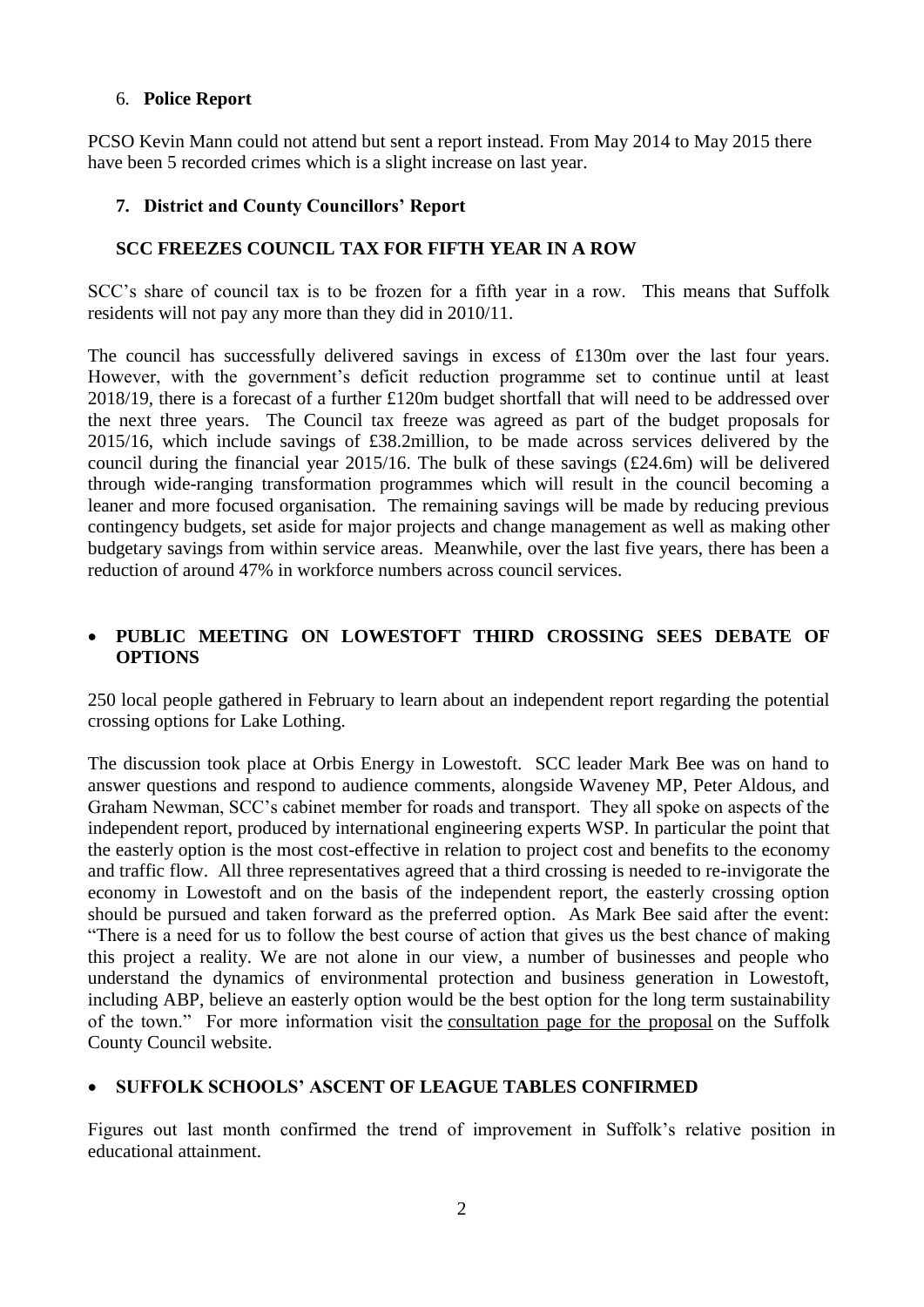In data released by the government in January, Suffolk has climbed 12 places in the national league table for GCSE results since the previous year; from  $137<sup>th</sup>$  to  $125<sup>th</sup>$  out of 151 local authorities. This means we are getting ever closer to bridging the gap between ourselves and the national average. This was always expected to be a tough year for results, on account of changes to the way GCSEs are measured nationally. As a result, there was a nationwide reduction in the level of results. In Suffolk this meant that just over half (51.7%) of pupils scored at least five C grades including English and maths last summer, compared with a higher number of 54.6% in 2013. However, the key statistic is the relative improvement of Suffolk, something which is now becoming a clear trend. In 2012, Suffolk had fallen 8.9% behind the national average at GCSE, prompting the establishment of the Raising the Bar programme. Since then, there has been slow but inexorable improvement, with the gap between Suffolk and the national average narrowing to 4.6% in 2013, and now, following 2014's results, to just 1.7%.

#### **BIG IMPROVEMENTS IN EARLY YEARS AND KEY STAGE 1 RESULTS**

The number of Suffolk's three to seven year olds achieving expected levels of attainment has improved significantly, figures show.

New statistics released by the Department for Education indicate an improvement in early years and Key Stage 1 attainment and, therefore, an upward surge in Suffolk's position in national league tables. Suffolk has made a big improvement of 10% in their Early-Years Foundation-Stage Profile (EYFSP). This means there are 10% more children in Suffolk achieving a good level of development in 2014 (59%) than in 2013 (49%). The step up in progress has resulted in Suffolk moving up five places in the local authority early-years league tables to  $85<sup>th</sup>$  place. Part of the increase is down to boys' literacy, which has moved up 13 places in local authority rankings to 79. The literacy of boys in Suffolk is now higher than nationally. The figures for Key Stage 1 show: reading is up 17 places, from 78% reaching expected levels of attainment (ELA) in 2013 to 81% this year; writing is up 14 places, from 68% reaching ELA in 2013 to 71% this year; maths is up three places, from 78% reaching ELA in 2013 to 80% this year; by the end of Year 2 the percentage of pupils who have met the phonics standard is up from 84% in 2013 to 89% this year. This moves the LA ranking by 41 places. These results mean that Suffolk has now either met or exceeded national figures for Key Stage 1.

### **SUFFOLK FIRST IN THE COUNTRY TO EXTEND BETTER BROADBAND BDUK PROGRAMME**

Plans to extend the roll-out of super-fast broadband to more households and business were signed and sealed last week.

SCC and BT signed a contract, under the Government's Broadband Delivery UK (BDUK) programme, to continue working together on the provision of a fibre network for Suffolk. The project will use public and private funds to deliver a fibre network to parts of the county not covered by previous plans. The contract signing took place at Endeavour House in Ipswich and was attended by SCC leader Mark Bee, BT's Bill Murphy, Managing Director, Next Generation Access, and Mark Pendlington, Chair of New Anglia Local Enterprise Partnership; senior officers from the county council and BT, and county councillors. Along with other commercial and existing programmes, the contract aims to extend the coverage of fibre broadband to 95% of homes and businesses in Suffolk. The £15m capital grant from BDUK will be locally matched by £5m from the New Anglia LEP's Local Growth Fund and £10m from SCC. The roadside fibre broadband cabinets that are being connected to the network serve very localised areas, so not all parts of the towns and villages where they are located will be able to receive fibre broadband initially. As the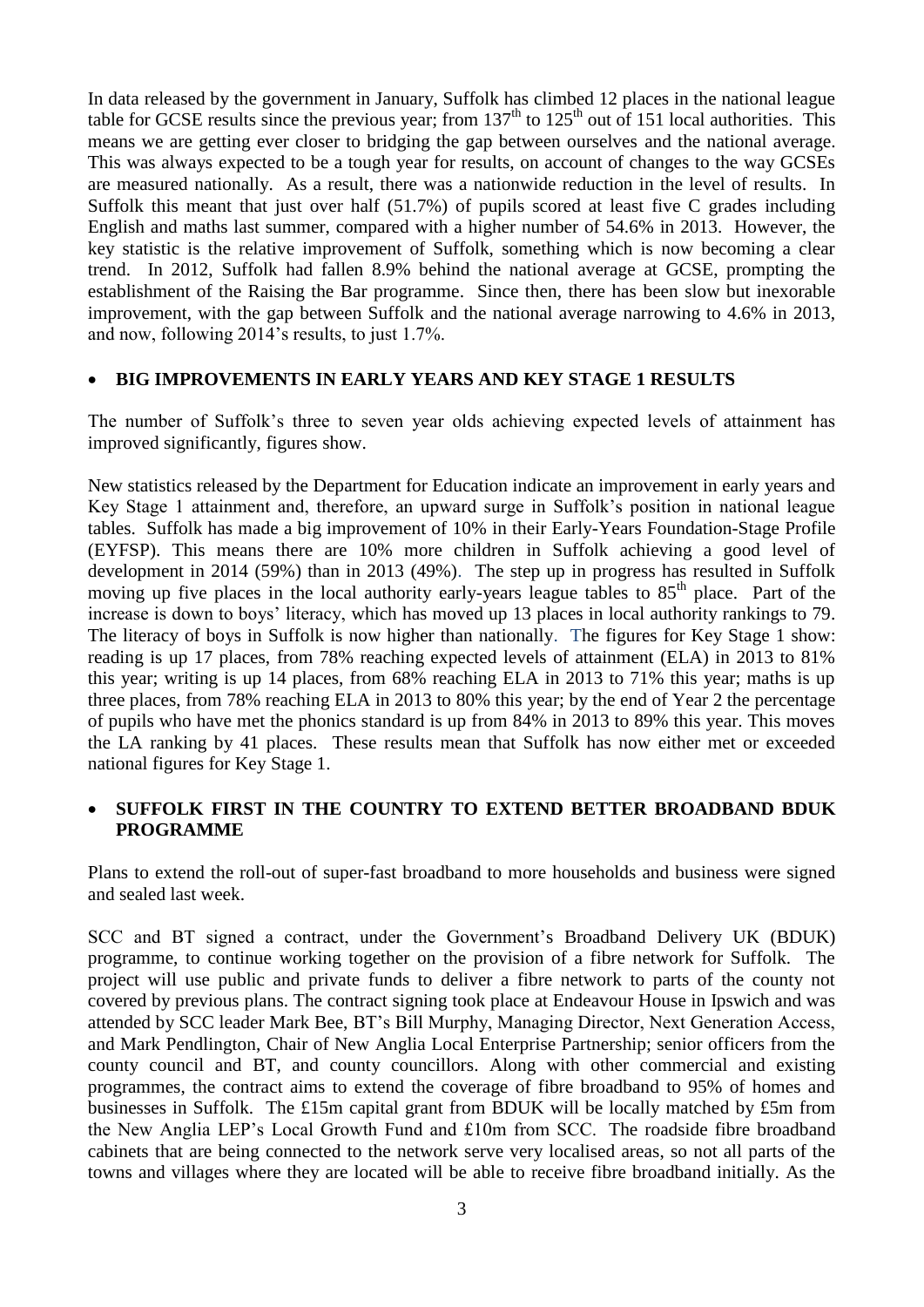service becomes increasingly available, people should use the 'Better Broadband for Suffolk' website [\(www.betterbroadbandsuffolk.com\)](http://www.betterbroadbandsuffolk.com/) to check to see if their home or business can receive faster broadband services.

# **DRIVE TO CREATE 5,000 NEW APPRENTICESHIPS TO ADDRESS SKILLS SHORTAGE**

A £1.5million campaign aimed at doubling the number of apprenticeships in Suffolk and creating thousands of new jobs and training opportunities for young people was launched last month.

SCC and the New Anglia LEP are leading the programme, and are calling on employers to help create the new apprenticeships that will secure the aimed-for 5,000 new opportunities by 2019. Increasing the number of apprenticeships will play a vital part in tackling the skills shortage in Suffolk and creating a more successful and sustainable economy*. As cabinet member for education and skills, Lisa Chambers, said:* "Apprenticeships are already thriving in Suffolk. We want to make more people aware of the fantastic range of opportunities on offer across the county and encourage more employers to consider how hiring an apprentice could benefit their business. There has never been a better time to think about an apprenticeship and over the next three years, we will be investing £1.5m to make it as easy as possible to employ an apprentice or start an apprenticeship."

## **UK'S FIRST YOUTH EMPLOYMENT CENTRE OPENS IN SUFFOLK**

The UK's first-ever dedicated youth employment centre opened last month in Ipswich.

The MyGo centre will offer all 16-24 year olds in Ipswich and the surrounding area free training, career and employment support. The project is funded through the Greater Ipswich City Deal - the government's flagship programme to devolve power to local authorities and businesses to put them in control of economic opportunities and challenges. It will be staffed by Jobcentre Plus, EOS and Tomorrows People employees working together in an integrated manner so that young people can access all the help they need in one place. Speaking about the new centre, SCC's cabinet member for education and skills said: "This presents our local young people an important opportunity not yet available to anyone else in the country. It is vital that we capture the attention of all young adults locally, explore their interests and build on their talents, better to prepare them for the world of education, training or work. Through the Raising the Bar initiative we've identified the importance of young people learning about the wide range of local career options available to them. I very much look forward to seeing the benefits this innovative centre will bring to Ipswich and the surrounding area."

### **MULTI-MILLION-POUND INVESTMENT IN SKILLS SECURED**

Businesses and local councils are joining forces with the government to invest more than £18 million in equipping people with the skills local businesses need.

The investment will be used to fund projects set out in the Greater Ipswich City Deal including a new youth employment centre in Ipswich and an incentive scheme to encourage businesses to invest in training. The announcement follows a successful bid led by Ipswich Building Society and supported by SCC as part of the government's Employer Ownership Pilot to secure a £5 million grant that will be used in conjunction with other financial commitments agreed in the Greater Ipswich City Deal. The money includes at least £4.5million to be invested in skills and training by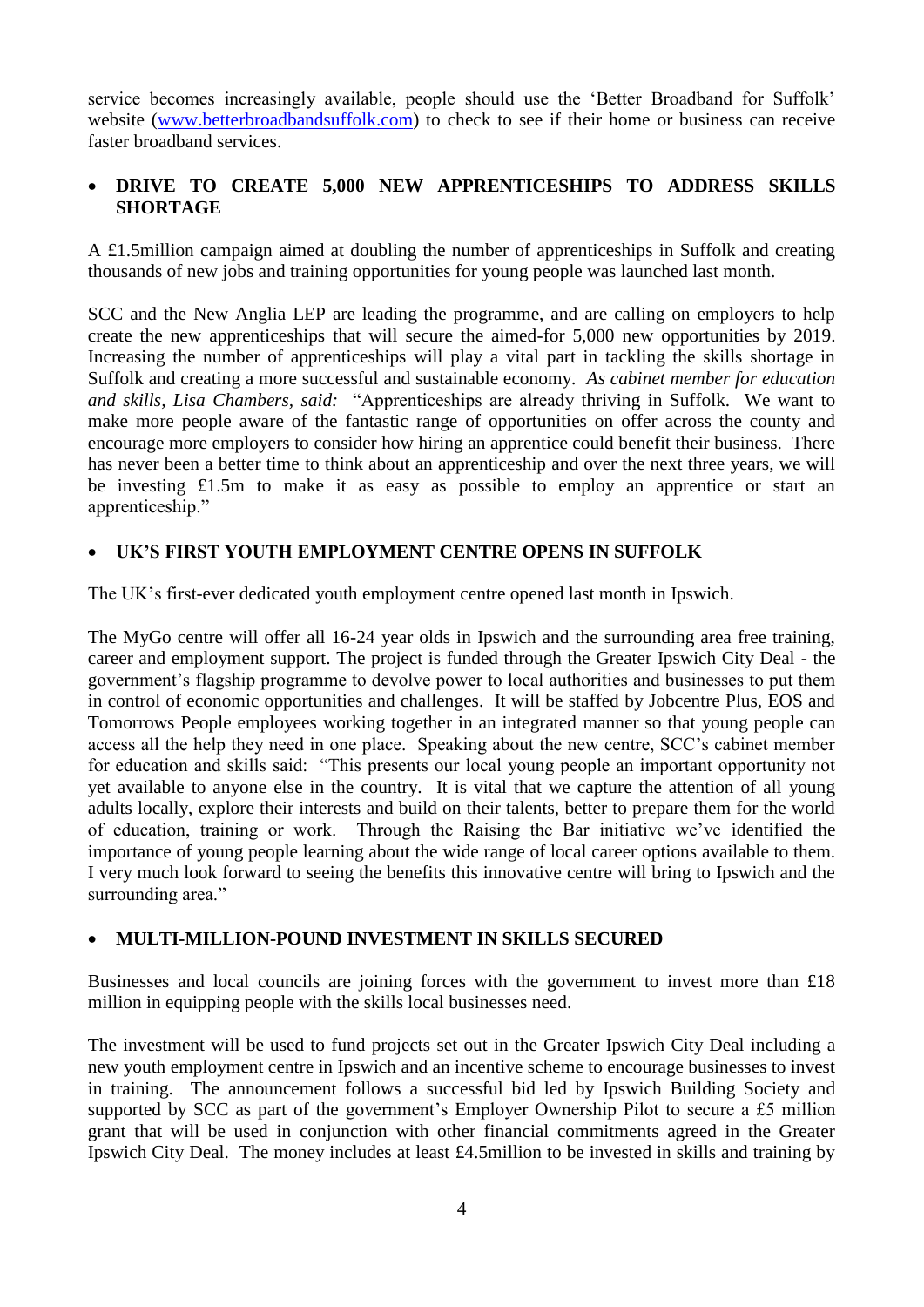local businesses in Suffolk and Norfolk and will fund employer-designed projects that will aim to halve youth unemployment in the Greater Ipswich area over the next two years.

# **NORFOLK'S WASTE TO CREATE ENERGY IN SUFFOLK**

The landmark deal between Norfolk and Suffolk has been honoured, and waste began arriving at the Great Blakenham site in September.

The agreement between our two counties will see 40,000 tonnes of Norfolk's residual household waste – the rubbish left after recycling – used to generate electricity at Suffolk's new energy-fromwaste (EFW) plant in Great Blakenham. Both councils stand to make savings of around £1 million each from the two-year deal. SCC stands to benefit from economies of scale, because sending more waste to the EFW will reduce the treatment cost per tonne. It will also help reduce contract management costs. Norfolk County Council's savings will come from reducing its landfill costs. These new savings come on top of the £8million a year that the EFW is expected to save for Suffolk's tax payers. The EFW was designed to handle up to 269,000 tonnes of waste each year. With SCC committed to sending 170,000 tonnes for treatment – there is capacity to take more waste from local councils and private companies in eastern England. Provision was always there for this spare capacity to be made up from elsewhere in the region. Signing this agreement with Norfolk, however, means that both counties benefit financially.

## **SUFFOLK'S BLUE-LIGHT PARTNERSHIP AWARDED NEARLY £5MILLION IN FUNDING**

A newly-awarded government grant will help increase the number of shared bases in Suffolk for fire, police and ambulance services.

The grant of £4.94 million follows the submission of a joint-bid, led by SCC's Fire and Rescue Service, earlier in the year to the Department of Communities and Local Government. As Colin Spence, SCC's cabinet member for public protection, said: "Over the last two years, we have worked with our partners to create four shared fire and police stations which are located in Ixworth, Elmswell, Debenham and Framlingham. Ambulance crews are now based at fire stations in Lowestoft and Brandon. This national funding will support the co-location of our front-line blue-light services at further locations across Suffolk. Work will continue to establish the possibility of further shared blue-light bases across the county." The national funding will be provided in 2015 to help establish more shared bases in Suffolk. The collaborative approach creates long-term financial savings for all parties and it will help the partners work more closely together in the community. The potential three-year programme could bring the number of bluelight shared fire stations to 12 out of a total of 35 Fire and Rescue Service buildings.

### **COUNTY COUNCIL PLEDGE TO TACKLE MENTAL HEALTH**

Mark Bee, leader of SCC, and Deborah Cadman, the council's chief executive, have signed the Time to Change Organisational Pledge.

The Time to Change organisational pledge, signed on World Mental Health Day, is a public statement of aspiration that as an organisation, Suffolk County Council will tackle mental health stigma and discrimination. The council has submitted an action plan to Time to Change which demonstrates how this pledge will be carried out. Signing the pledge, Mark said: "This is a significant step forward for Suffolk County Council, as we aspire to eradicate discrimination and the stigma of mental ill-health. We are now firmly aligned with Time to Change, England's biggest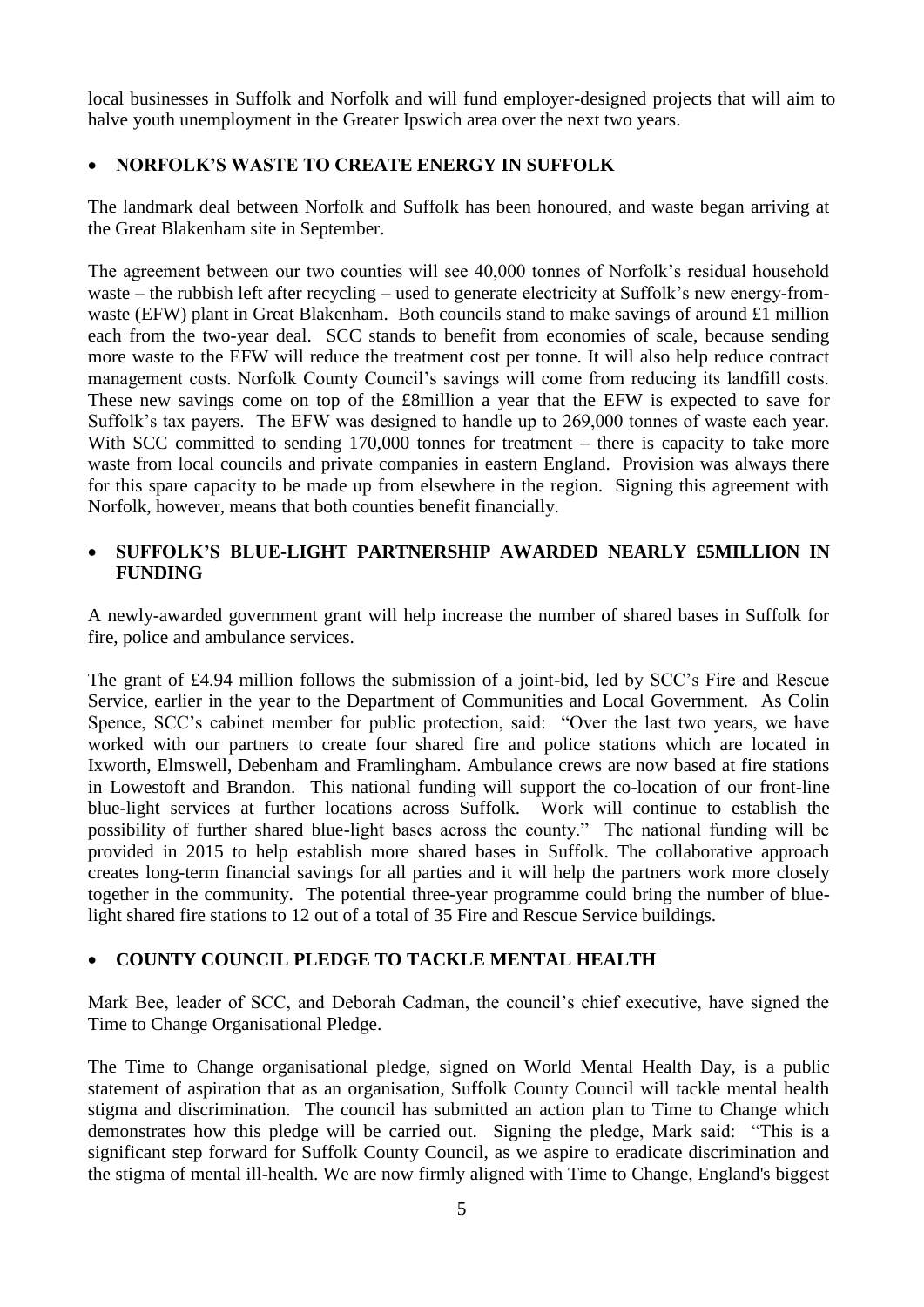programme to challenge mental health stigma and discrimination. We have come a long way with regard to mental health positive awareness, and there is still a journey to undertake, but we will work to achieve this collaboratively as a strong organisation and will strive to ensure that equality and inclusion underpins everything we do." A day of events which featured this year's theme of schizophrenia was also held at various council offices to mark World Mental Health Day. Local specialist organisations were invited in to showcase the services they offer as well as offer taster sessions in various therapies. Drop in counselling sessions were also available with a counsellor from SuffolkMIND.

### **STAY SAFE SCHEME BADGES LAUNCHED ACROSS SUFFOLK**

Suffolk's Hate Crime Service and partnership organisations have launched Stay Safe badges to help support vulnerable adults.

The Stay Safe Scheme was developed to enable vulnerable people to feel safer when out and about by providing them with places they can go to, should they need help or support. These individuals are given a Stay Safe card which folds up to credit card size. This includes their name, relevant information regarding their health, how they communicate and any emergency contacts. Suffolk Police has supported Stay Safe by producing more Stay Safe cards, stickers and funding the Stay Safe badge, which will help identify these vulnerable ones. Those out in the community who may feel vulnerable are urged to look out for a Stay Safe sticker; they can then enter the place and seek refuge. The staff may find somewhere they can sit quietly or phone an emergency contact that may be able to meet them and take them home. If required they will also call emergency services. Businesses involved include libraries, leisure centres, shops, restaurants, banks and pubs. Anyone can join the scheme by displaying an A5 Stay Safe window sticker clearly in their main window. Suffolk Hate Crime Service will be happy to provide advice and information on the scheme. A full list of Stay Safe Places can be found at [www.suffolkhatecrime.org.uk](http://www.suffolkhatecrime.org.uk/) or phone 01473 668966.

### **SUFFOLK COUNTY COUNCIL AWARDED FOR NATIONAL CARE2WORK PROGRAMME**

SCC has been recognised for its work on a national scheme which aims to improve the employability for young people leaving care.

Care2Work is a national programme funded by the government and carried out in partnership involving local authorities. Its aim is to ensure that the issue of employability is firmly on the corporate-parenting agenda, and so improve chances for all care leavers in making a success of their lives. The county council, in partnership with the Leaving Care service, was awarded the Care2Work Quality Mark, which recognises best practice and is awarded to local authorities and employers who demonstrate their commitment to building the employability skills of children in care and care leavers. Alongside work experience placements, young people are encouraged to complete the Route to Employment accredited learning which is internally assessed and verified and gives the young person a nationally recognised qualification.

#### **SUFFOLK FIRE AND RESCUE SERVICE CELEBRATES 40 YEARS**

Suffolk Fire and Rescue Service (SFRS) hosted its annual awards ceremony in September.

With Her Majesty's Lord-Lieutenant of Suffolk, the High Sheriff, county councillors and the Mayor of Ipswich in attendance, SFRS celebrated the achievements, bravery and dedication of firefighters, members of the public and staff across the council's public protection team. The evening featured